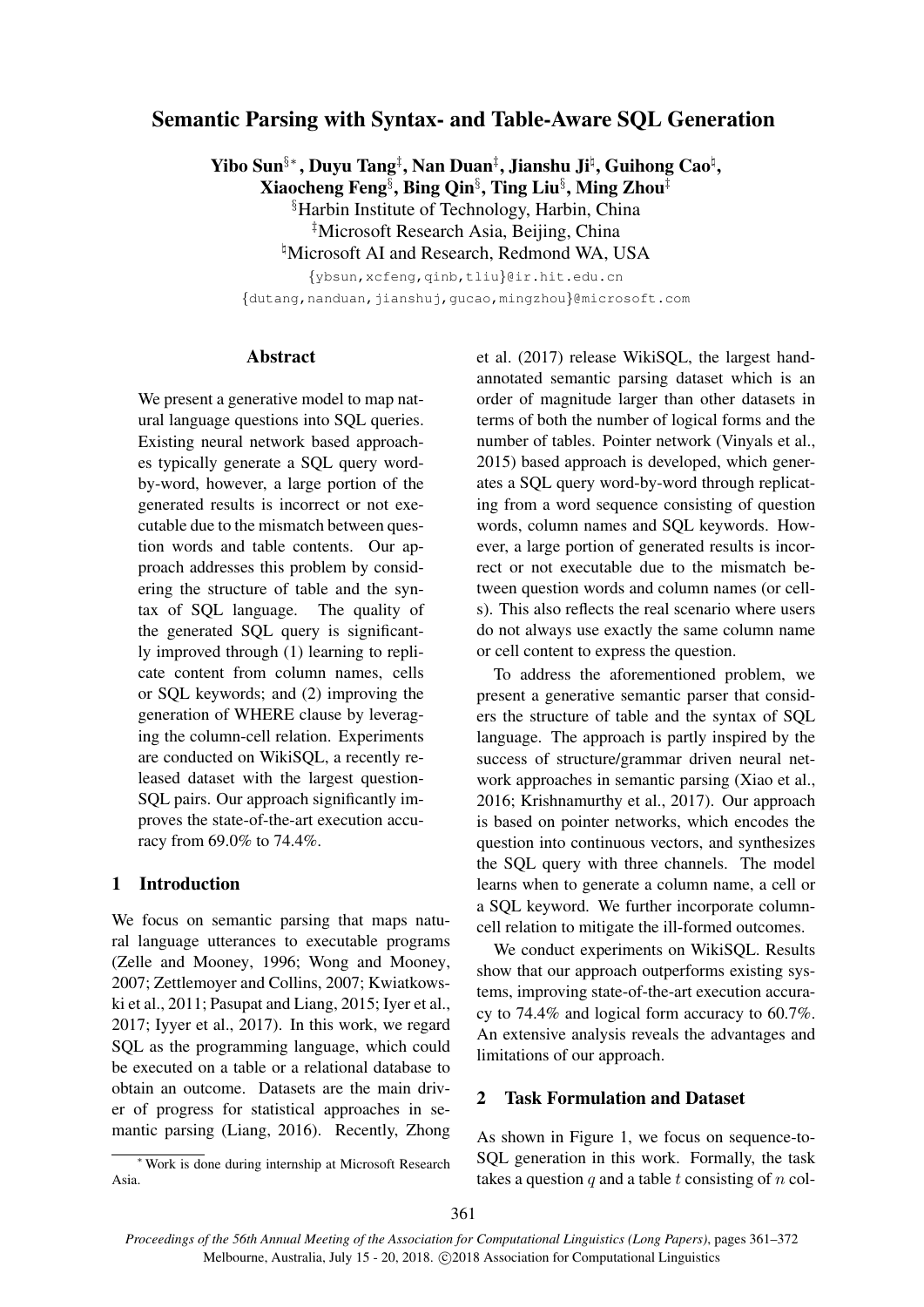

Figure 1: An brief illustration of the task. The focus of this work is sequence-to-SQL generation.

umn names and  $n \times m$  cells as the input, and outputs a SQL query y. We do not consider the join operation over multiple relational tables, which we leave in the future work.

We use WikiSQL (Zhong et al., 2017), the largest hand-annotated semantic parsing dataset to date which consists of 87,726 questions and SQL queries distributed across 26,375 tables from Wikipedia.

#### 3 Related Work

Semantic Parsing. Semantic parsing aims to map natural language utterances to programs (e.g., logical forms), which will be executed to obtain the answer (denotation) (Zettlemoyer and Collins, 2005; Liang et al., 2011; Berant et al., 2013; Poon, 2013; Krishnamurthy and Kollar, 2013; Pasupat and Liang, 2016; Sun et al., 2016; Jia and Liang, 2016; Kočiský et al., 2016; Lin et al., 2017). Existing studies differ from (1) the form of the knowledge base, e.g. facts from Freebase, a table (or relational database), an image (Suhr et al., 2017; Johnson et al., 2017; Hu et al., 2017; Goldman et al., 2017) or a world state (Long et al., 2016); (2) the programming language, e.g. first-order logic, lambda calculus, lambda DCS, SQL, parameterized neural programmer (Yin et al., 2015; Neelakantan et al., 2016), or coupled distributed and symbolic executors (Mou et al., 2017); (3) the supervision used for learning the semantic parser, e.g. question-denotation pairs, binary correct/incorrect feedback (Artzi and Zettlemoyer, 2013), or richer supervision of question-logical form pairs (Dong and Lapata, 2016). In this work, we study semantic parsing over tables, which is critical for users to access relational databases with natural language, and could serve users' information need for structured data on the web. We use SQL as the programming language, which has a broad acceptance to programmers.

Natural Language Interface for Databases. Our work relates to the area of accessing database with natural language interface (Dahl et al., 1994; Brad et al., 2017). Popescu et al. (2003) use a parser to parse the question, and then use lexicon matching between question and the table column names/cells. Giordani and Moschitti (2012) parse the question with dependency parser, compose candidate SQL queries with heuristic rules, and use kernel based SVM ranker to rank the results. Li and Jagadish (2014) translate natural language utterances into SQL queries based on dependency parsing results, and interact with users to ensure the correctness of the interpretation process. Yaghmazadeh et al. (2017) build a semantic parser on the top of SEMPRE (Pasupat and Liang, 2015) to get a SQL sketch, which only has the SQL shape and will be subsequently completed based on the table content. Iyer et al. (2017) maps utterances to SQL queries through sequence-tosequence learning. User feedbacks are incorporated to reduce the number of queries to be labeled. Zhong et al. (2017) develop an augmented pointer network, which is further improved with reinforcement learning for SQL sequence prediction. Xu et al. (2017) adopts a sequence-to-set model to predict WHERE columns, and uses an attentional model to predict the slots in where clause.

Different from (Iyer et al., 2017; Zhong et al., 2017), our approach leverages SQL syntax and table structure. Compared to (Popescu et al., 2003; Giordani and Moschitti, 2012; Yaghmazadeh et al., 2017), our approach is end-to-end learning and independent of a syntactic parser or manu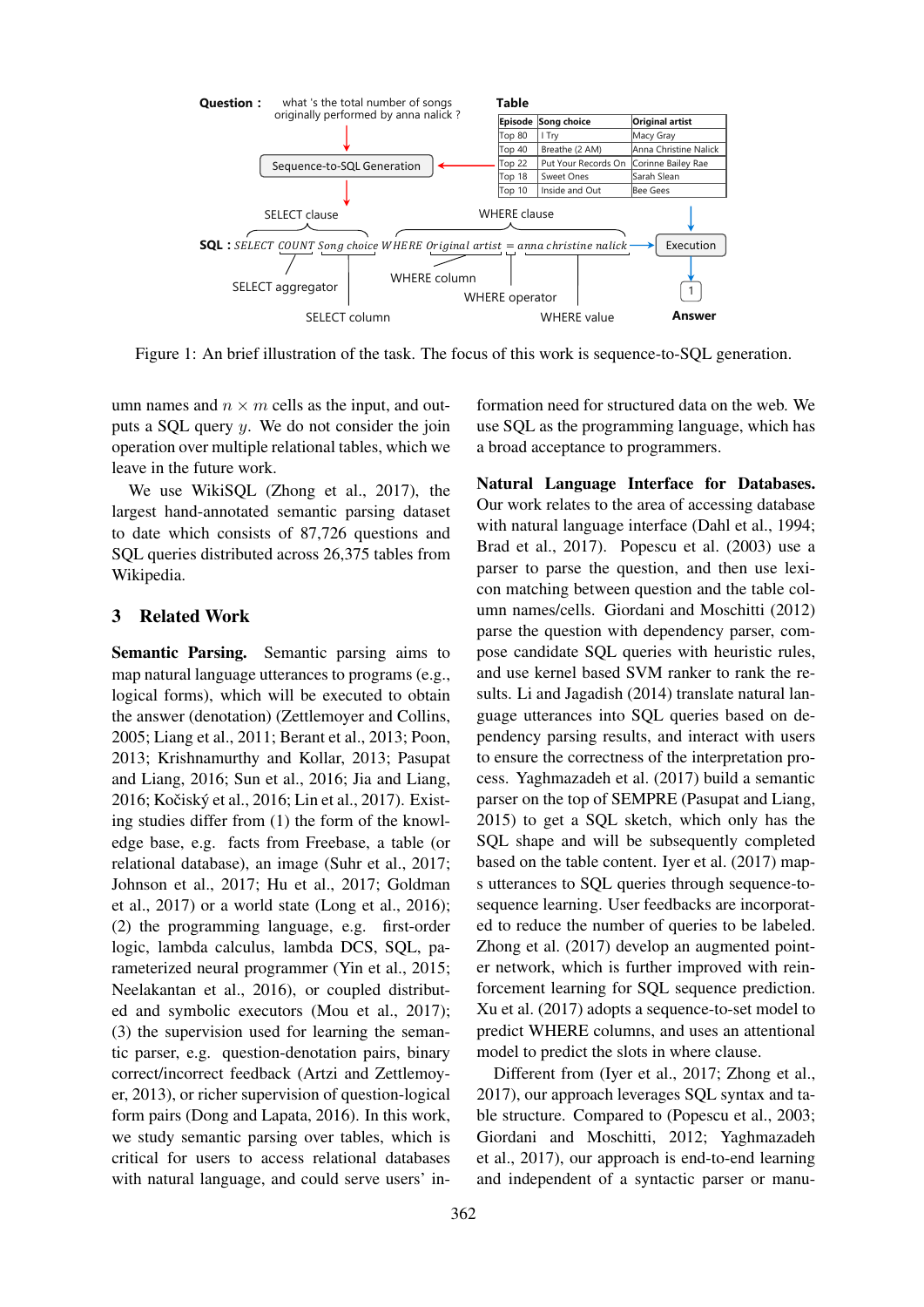ally designed templates. We are aware of existing studies that combine reinforcement learning and maximum likelihood estimation (MLE) (Guu et al., 2017; Mou et al., 2017; Liang et al., 2017). However, the focus of this work is the design of the neural architecture, despite we also implement an RL strategy (refer to §4.4).

Structure/Grammar Guided Neural Decoder Our approach could be viewed as an extension of the sequence-to-sequence learning (Sutskever et al., 2014; Bahdanau et al., 2015) with a tailored neural decoder driven by the characteristic of the target language (Yin and Neubig, 2017; Rabinovich et al., 2017). Methods with similar intuitions have been developed for language modeling (Dyer et al., 2016), neural machine translation (Wu et al., 2017) and lambda calculus based semantic parsing (Dong and Lapata, 2016; Krishnamurthy et al., 2017). The difference is that our model is developed for sequence-to-SQL generation, in which table structure and SQL syntax are considered.

### 4 Methodology

We first describe the background on pointer networks, and then present our approach that considers the table structure and the SQL syntax.

### 4.1 Background: Pointer Networks

Pointer networks is originally introduced by (Vinyals et al., 2015), which takes a sequence of elements as the input and outputs a sequence of discrete tokens corresponding to positions in the input sequence. The approach has been successfully applied in reading comprehension (Kadlec et al., 2016) for pointing to the positions of answer span from the document, and also in sequenceto-sequence based machine translation (Gulcehre et al., 2016) and text summarization (Gu et al., 2016) for replicating rare words from the source sequence to the target sequence.

The approach of Zhong et al. (2017) is based on pointer networks. The encoder is a recurrent neural network (RNN) with gated recurrent unit (GRU) (Cho et al., 2014), whose input is the concatenation of question words, words from column names and SQL keywords. The decoder is another GRU based RNN, which works in a sequential way and generates a word at each time step. The generation of a word is actually selectively replicating a word from the input sequence, the probability distribution of which is calculated with an attention mechanism (Bahdanau et al., 2015). The probability of generating the *i*-th word  $x_i$  in the input sequence at the  $t$ -th time step is calculated as Equation 1, where  $h_t^{dec}$  is the decoder hidden state at the t-th time step,  $h_i^{enc}$  is the encoder hidden state of the word  $x_i$ ,  $W_a$  is the model parameter.

$$
p(y_t = x_i | y_{< t}, x) \propto exp(W_a[h_t^{dec}; h_i^{enc}]) \quad (1)
$$

It is worth to note that if a column name consists of multiple words (such as "original artist" in Figure 1), these words are separated in the input sequence. The approach has no guarantee that a multi-word column name could be successively generated, which would affect the executability of the generated SQL query.

# 4.2 STAMP: Syntax- and Table- Aware seMantic Parser

Figure 2 illustrates an overview of the proposed model, which is abbreviated as STAMP. Different from Zhong et al. (2017), the word is not the basic unit to be generated in STAMP. As is shown, there are three "channels" in STAMP, among which the column channel predicts a column name, the value channel predicts a table cell and the SQL channel predicts a SQL keyword. Accordingly, the probability of generating a target token is formulated in Equation 2, where  $z_t$  stands for the channel selected by the switching gate,  $p_z(\cdot)$  is the probability to choose a channel, and  $p_w(\cdot)$  is similar to Equation 1 which is a probability distribution over the tokens from one of the three channels.

$$
p(y_t|y_{< t}, x) = \sum_{z_t} p_w(y_t|z_t, y_{< t}, x) p_z(z_t|y_{< t}, x)
$$
\n(2)

One advantage of this architecture is that it inherently addresses the problem of generating partial column name/cell because an entire column name/cell is the basic unit to be generated. Another advantage is that the column-cell relation and question-cell connection can be naturally integrated in the model, which will be described below.

Specifically, our encoder takes a question as the input. Bidirectional RNN with GRU unit is applied to the question, and the concatenation of both ends is used as the initial state of the decoder. Another bidirectional RNN is used to compute the representation of a column name (or a cell), in case that each unit contains multiple words (Dong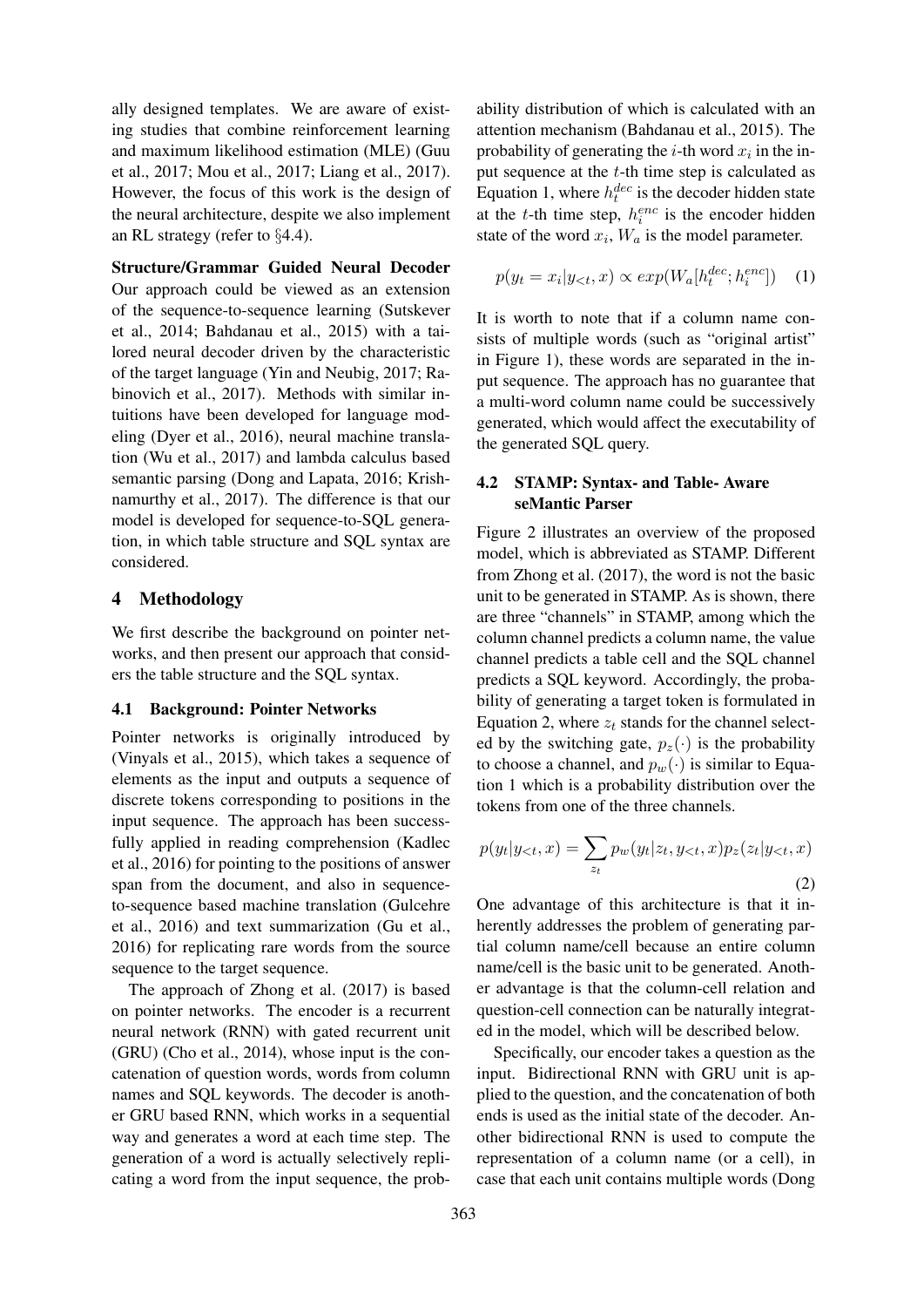

Figure 2: An illustration of the proposed approach. At each time step, a switching gate selects a channel to predict a column name (maybe composed of multiple words), a cell or a SQL keyword. The words in green below the SQL tokens stand for the results of the switching gate at each time step.

et al., 2015). Essentially, each channel is an attentional neural network. For cell and SQL channels, the input of the attention module only contains the decoder hidden state and the representation of the token to be calculated as follows,

$$
p_w^{sql}(i) \propto exp(W_{sql}[h_t^{dec}; e_i^{sql}]) \tag{3}
$$

where  $e_i^{sql}$  $i$ <sup>sql</sup> stands for the representation of the *i*th SQL keyword. As suggested by (Zhong et al., 2017), we also concatenate the question representation into the input of the column channel in order to improve the accuracy of the SELECT column. We implement the switching gate with a feed-forward neural network, in which the output is a sof tmax function and the input is the decoder hidden state  $h_t^{dec}$ .

# 4.3 Improved with Column-Cell Relation

We further improve the STAMP model by considering the column-cell relation, which is important for predicting the WHERE clause.

On one hand, the column-cell relation could improve the prediction of SELECT column. We observe that a cell or a part of it typically appears at the question acting as the WHERE value, such as *"anna nalick"* for "*anna christine nalick*"). However, a column name might be represented with a totally different utterance, which is a "semantic gap". Supposing the question is "How many schools did player number 3 play at?" and the SQL query is "Select count School

Club Team where  $No. = 3$ ". We could see that the column names "School

Club Team" and "No." are different from their corresponding utterances "schools", "number" in natural language question. Thus, table cells could be regarded as the pivot that connects the question and column names (the "linking" component in Figure 2). For instance, taking the question from Figure 2, the word "*York*" would help to predict the column name as "*College*" rather than "*Player*". There might be different possible ways to implement this intuition. We use cell information to enhance the column name representation in this work. The vector of a column name is further concatenated with a question-aware cell vector, which is weighted averaged over the cell vectors belonging to the same column. The probability distribution in the column channel is calculated as Equation 4. We use the number of cell words occurring in the question to measure the importance of a cell, which is further normalized through a  $softmax$ function to yield the final weight  $\alpha_j^{cell} \in [0, 1]$ . An alternative measurement is to use an additional attention model whose input contains the question vector and the cell vector. We favor to the intuitive and efficient way in this work.

$$
p_w^{col}(i) \propto exp(W_{col}[h_t^{dec}; h_i^{col}; \sum_{j \in col_i} \alpha_j^{cell} h_j^{cell}])
$$
\n(4)

On the other hand, the column-cell relation could improve the prediction of the WHERE val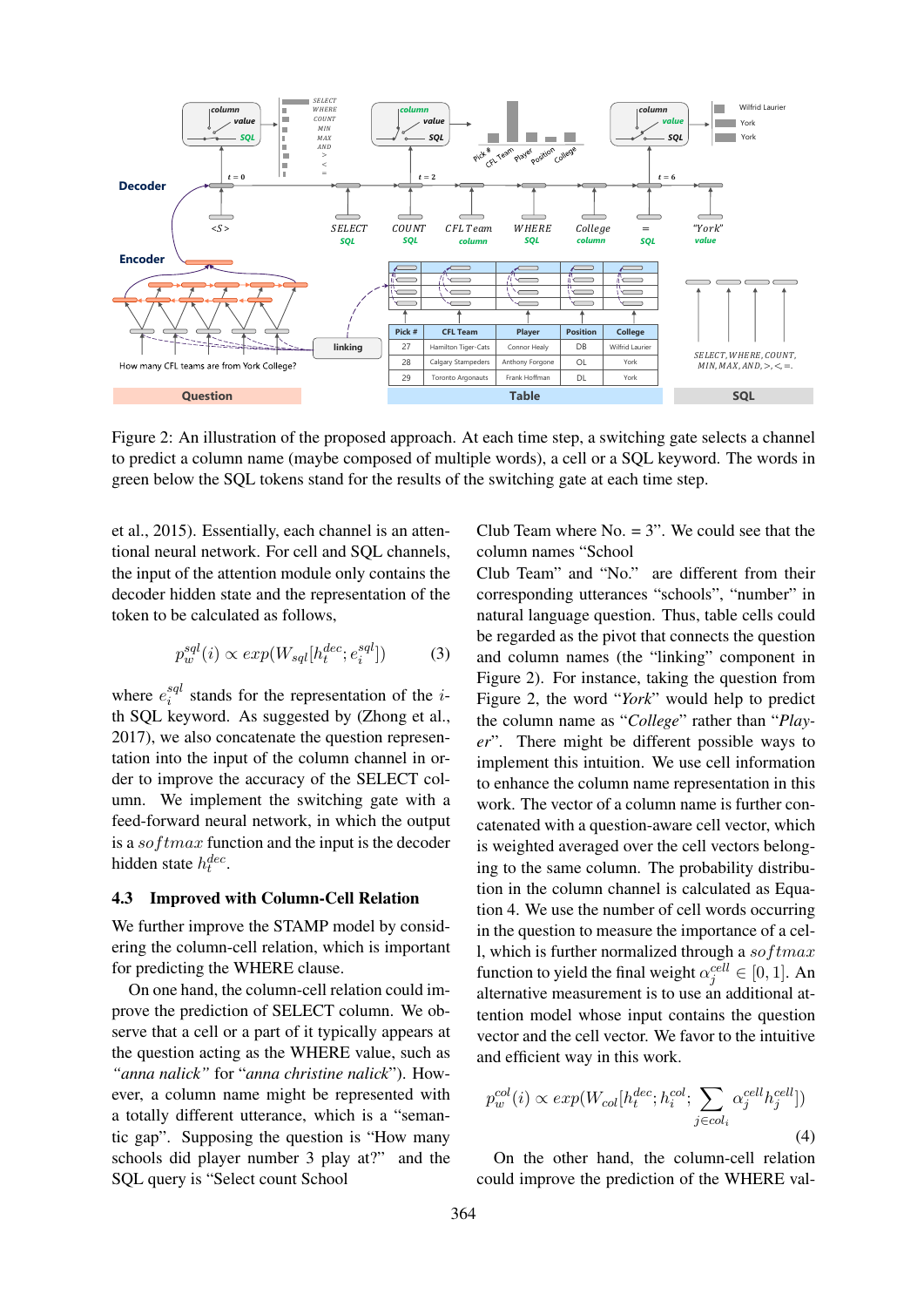ue. To yield an executable SQL, the WHERE value should be a cell that belongs to the same WHERE column<sup>1</sup>. Taking Figure 2 as an example, it should be avoided to predict a where clause like "*Player = York*" because the cell "*York*" does not belong to the column name "*Player*". To achieve this, we incorporate a global variable to memorize the last predicted column name. When the switching gate selects the value channel, the cell distribution is only calculated over the cells belonging to the last predicted column name. Furthermore, we incorporate an additional probability distribution over cells based on the aforementioned word co-occurrence between the question and cells, and weighted average two cell distributions, which is calculated as follows.

$$
p_w^{cell}(j) = \lambda \hat{p}_w^{cell}(j) + (1 - \lambda)\alpha_j^{cell}
$$
 (5)

where  $\hat{p}_{w}^{cell}(j)$  is the standard probability distribution obtained from the attentional neural network, and  $\lambda$  is a hyper parameter which is tuned on the dev set.

#### 4.4 Improved with Policy Gradient

The model described so far could be conventionally learned via cross-entropy loss over question-SQL pairs. However, different SQL queries might be executed to yield the same result, and possible SQL queries of different variations could not be exhaustively covered in the training dataset. Two possible ways to handle this are (1) shuffling the WHERE clause to generate more SQL queries, and (2) using reinforcement learning (RL) which regards the correctness of the executed output as the goodness (reward) of the generated SQL query. We follow Zhong et al. (2017) and adopt a policy gradient based approach. We use a baseline strategy (Zaremba and Sutskever, 2015) to decrease the learning variance. The expected reward (Williams, 1992) for an instance is calculated as  $\mathbb{E}(y_g) = \sum_{j=1}^k log p(y_j) R(y_j, y^g),$  where  $y^g$  is the ground truth SQL query,  $y_j$  is a generated SQL query,  $p(y_i)$  is the probability of  $y_i$  being generated by our model, and  $k$  is the number of sampled SQL queries.  $R(y_j, y^g)$  is the same reward function defined by Zhong et al. (2017), which is  $+1$ if  $y_j$  is executed to yield the correct answer;  $-1$  if

 $y_j$  is a valid SQL query and is executed to get an incorrect answer; and  $-2$  if  $y_j$  is not a valid SQL query. In this way, model parameters could be updated with policy gradient over question-answer pairs.

### 4.5 Training and Inference

As the WikiSQL data contains rich supervision of question-SQL pairs, we use them to train model parameters. The model has two cross-entropy loss functions, as given below. One is for the switching gate classifier  $(p_z)$  and another is for the attentional probability distribution of a channel  $(p_w)$ .

$$
l = -\sum_{t} log p_z(z_t | y_{<}, x) - \sum_{t} log p_w(y_t | z_t, y_{<}, x)
$$
\n
$$
(6)
$$

Our parameter setting strictly follows Zhong et al. (2017). We represent each word using word embedding<sup>2</sup> (Pennington et al., 2014) and the mean of the sub-word embeddings of all the n-grams in the word (Hashimoto et al., 2016)<sup>3</sup>. The dimension of the concatenated word embedding is 400. We clamp the embedding values to avoid over-fitting. We set the dimension of encoder and decoder hidden state as 200. During training, we randomize model parameters from a uniform distribution with fan-in and fan-out, set batch size as 64, set the learning rate of SGD as 0.5, and update the model with stochastic gradient descent. Greedy search is used in the inference process. We use the model trained from question-SQL pairs as initialization and use RL strategy to fine-tune the model. SQL queries used for training RL are sampled based on the probability distribution of the model learned from question-SQL pairs. We tune the best model on the dev set and do inference on the test set for only once. This protocol is used in model comparison as well as in ablations.

#### 5 Experiment

We conduct experiments on the WikiSQL dataset<sup>4</sup>, which includes 61, 297/9, 145/17, 284 examples in the training/dev/test sets. Each instance consists of a question, a table, a SQL query and a result. Following Zhong et al. (2017), we use two

 $1$ This constraint is suitable in this work as we do not consider the nested query in the where clause, such as "*where College = select College from table*", which is also the case not included in the WikiSQL dataset. We leave generating nested SQL query in the future work.

<sup>2</sup>http://nlp.stanford.edu/data/glove. 840B.300d.zip

 $3$ http://www.logos.t.u-tokyo.ac.jp/

<sup>˜</sup>hassy/publications/arxiv2016jmt/jmt\_

pre-trained\_embeddings.tar.gz

<sup>4</sup>https://github.com/salesforce/WikiSQL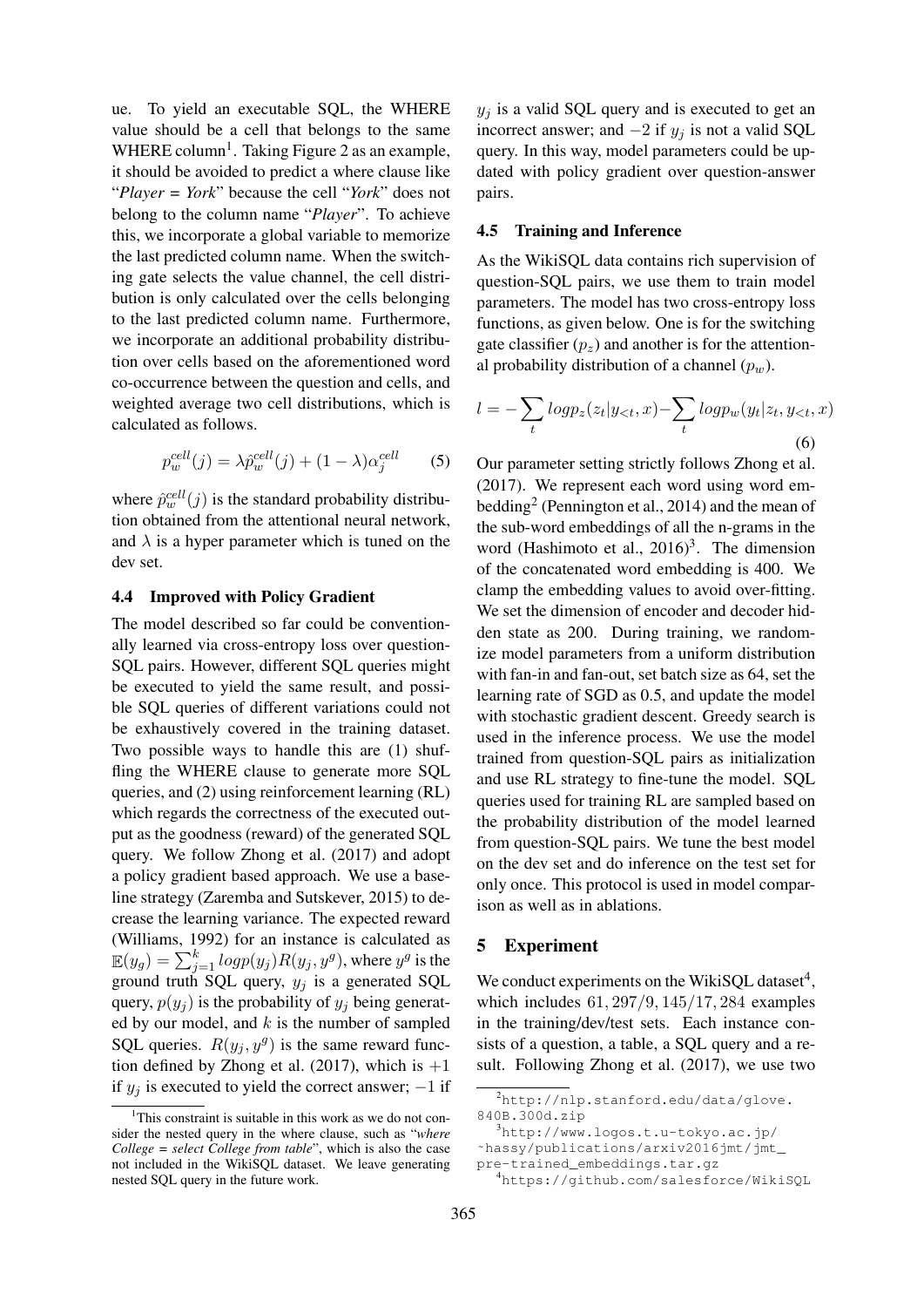| Methods                              | Dev               |            | <b>Test</b>       |            |
|--------------------------------------|-------------------|------------|-------------------|------------|
|                                      | Acc <sub>lf</sub> | $Acc_{ex}$ | Acc <sub>lf</sub> | $Acc_{ex}$ |
| <b>Attentional Seq2Seq</b>           | 23.3%             | 37.0%      | 23.4%             | 35.9%      |
| Aug.PntNet (Zhong et al., 2017)      | 44.1%             | 53.8%      | 43.3%             | 53.3%      |
| Aug.PntNet (re-implemented by us)    | 51.5%             | 58.9%      | 52.1%             | 59.2%      |
| Seq2SQL (no RL) (Zhong et al., 2017) | 48.2%             | 58.1%      | 47.4%             | 57.1%      |
| Seq2SQL (Zhong et al., 2017)         | 49.5%             | 60.8%      | 48.3%             | 59.4%      |
| SQLNet (Xu et al., 2017)             |                   | 69.8%      |                   | 68.0%      |
| Guo and Gao (2018)                   |                   | $71.1\%$   |                   | 69.0%      |
| STAMP (w/o cell)                     | 58.6%             | 67.8%      | 58.0%             | 67.4%      |
| STAMP (w/o column-cell relation)     | 59.3%             | 71.8%      | 58.4%             | 70.6%      |
| <b>STAMP</b>                         | 61.5%             | 74.8%      | 60.7%             | 74.4%      |
| STAMP+RL                             | 61.7%             | 75.1%      | 61.0%             | 74.6%      |

Table 1: Performances of different approaches on the WikiSQL dataset. Two evaluation metrics are logical form accuracy (Acc<sub>lf</sub>) and execution accuracy (Acc<sub>ex</sub>). Our model is abbreviated as (**STAMP**).

evaluation metrics. One metric is logical form accuracy ( $Acc<sub>lf</sub>$ ), which measures the percentage of the generated SQL queries that have exact string match with the ground truth SQL queries. Since different SQL queries might obtain the same result, another metric is execution accuracy  $(Acc_{ex})$ , which measures the percentage of the generated SQL queries that obtain the correct answer.

# 5.1 Model Comparisons

After released, WikiSQL dataset has attracted a lot of attentions from both industry and research communities. Zhong et al. (2017) develop following methods, including (1) Aug.PntNet which is an end-to-end learning pointer network approach; (2) Seq2SQL (no RL), in which two separate classifiers are trained for SELECT aggregator and S-ELECT column, separately; and (3) Seq2SQL, in which reinforcement learning is further used for model training. Results of tattentional sequenceto-sequence learning baseline (Attentional Seq2Seq) are also reported in (Zhong et al., 2017). Xu et al. (2017) develop SQLNet, which predicts SELECT clause and WHERE clause separately. Sequence-to-set neural architecture and column attention are adopted to predict the WHERE clause. Similarly, Guo and Gao (2018) develop tailored modules to handle three components of SQL queries, respectively. A parallel work from (Yu et al., 2018) obtains higher execution accuracy (82.6%) on WikiSQL, however, its model is slotfilling based which is designed specifically for the "select-aggregator-where" type and utilizes external knowledge base (such as Freebase) to tag the

question words. We believe this mechanism could improve our model as well, we leave this as a potential future work.

Our model is abbreviated as (STAMP), which is short for Syntax- and Table- Aware seMantic Parser. The STAMP model in Table 1 stands for the model we describe in §4.2 plus §4.3. STAMP+RL is the model that is fine-tuned with the reinforcement learning strategy as described in §4.4. We implement a simplified version of our approach (w/o cell), in which WHERE values come from the question. Thus, this setting differs from Aug.PntNet in the generation of WHERE column. We also study the influence of the relation-cell relation (w/o column-cell relation) through removing the enhanced column vector, which is calculated by weighted averaging cell vectors.

From Table 1, we can see that STAMP performs better than existing systems on WikiSQL. Incorporating RL strategy does not significantly improve the performance. Our simplified model, STAMP (w/o cell), achieves better accuracy than Aug.PntNet, which further reveals the effects of the column channel. Results also demonstrate the effects of incorporating the column-cell relation, removing which leads to about 4% performance drop in terms of  $Acc_{ex}$ .

#### 5.2 Model Analysis: Fine-Grained Accuracy

We analyze the STAMP model from different perspectives in this part.

Firstly, since SQL queries in WikiSQL consists of SELECT column, SELECT aggregator, and WHERE clause, we report the results with regard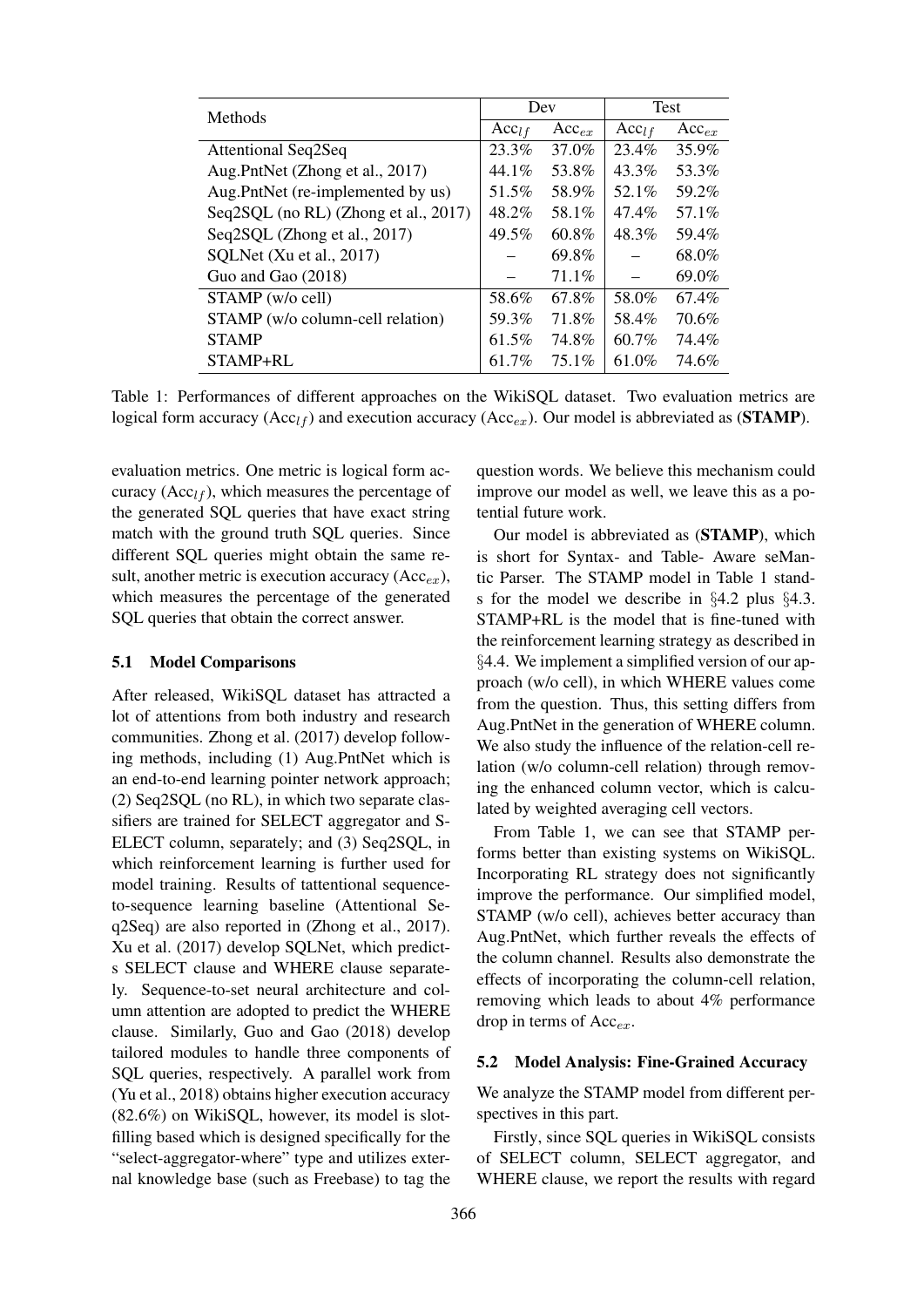| <b>Methods</b>                   | Dev         |             |               | Test        |             |               |
|----------------------------------|-------------|-------------|---------------|-------------|-------------|---------------|
|                                  | $Acc_{sel}$ | $Acc_{agg}$ | $Acc_{where}$ | $Acc_{sel}$ | $Acc_{agg}$ | $Acc_{where}$ |
| Aug.PntNet (reimplemented by us) | 80.9%       | 89.3%       | $62.1\%$      | 81.3%       | 89.7%       | 62.1%         |
| Seq2SQL (Zhong et al., 2017)     | 89.6%       | $90.0\%$    | $62.1\%$      | 88.9%       | $90.1\%$    | $60.2\%$      |
| SQLNet (Xu et al., 2017)         | 91.5%       | $90.1\%$    | 74.1%         | 90.9%       | $90.3\%$    | 71.9%         |
| Guo and Gao (2018)               | $92.5\%$    | $90.1\%$    | 74.7%         | 91.9%       | $90.3\%$    | 72.8%         |
| STAMP (w/o cell)                 | 89.9%       | 89.2%       | 72.1%         | 89.2%       | 89.3%       | 71.2%         |
| STAMP (w/o column-cell relation) | 89.3%       | 89.2%       | 73.2%         | 88.8%       | 89.2%       | 71.8%         |
| <b>STAMP</b>                     | 89.4%       | 89.5%       | $77.1\%$      | 88.9%       | 89.7%       | 76.0%         |
| STAMP+RL                         | 89.6%       | 89.7%       | 77.3%         | $90.0\%$    | 89.9%       | 76.3%         |

Table 2: Fine-grained accuracies on the WikiSQL dev and test sets. Accuracy (Acc<sub>lf</sub>) is evaluated on SELECT column  $(Acc_{sel})$ , SELECT aggregator  $(Acc_{aqq})$ , and WHERE clause  $(Acc_{where})$ , respectively.

to more fine-grained evaluation metrics over these aspects. Results are given in Table 2, in which the numbers of Seq2SQL and SQLNet are reported in (Xu et al., 2017). We can see that the main improvement of STAMP comes from the WHERE clause, which is also the key challenge of the WikiSQL dataset. This is consistent with our primary intuition on improving the prediction of WHERE column and WHERE value. The accuracies of STAMP on SELECT column and SELECT aggregator are not as high as SQLNet. The main reason is that these two approaches train the SELECT clause separately while STAMP learns all these components in a unified paradigm.

# 5.3 Model Analysis: Difficulty Analysis

We study the performance of STAMP on different portions of the test set according to the difficulties of examples. We compare between Aug.PntNet (re-implemented by us) and STAMP. In this work, the difficulty of an example is reflected by the number of WHERE columns.

| Method       | #where | Dev   | <b>Test</b> |
|--------------|--------|-------|-------------|
|              | $=1$   | 63.4% | 63.8%       |
| Aug.PntNet   | $=2$   | 51.0% | 51.8%       |
|              | $>$ 3  | 38.5% | 38.1%       |
|              | $=1$   | 80.9% | 80.2%       |
| <b>STAMP</b> | $=2$   | 65.1% | 65.4%       |
|              | $>$ 3  | 44 1% | 48.2%       |

Table 3: Execution accuracy  $(Acc_{ex})$  on different groups of WikiSQL dev and test sets.

From Table 3, we can see that STAMP outperforms Aug.PntNet in all these groups. The accuracy decreases with the increase of the number of WHERE conditions.

#### 5.4 Model Analysis: Executable Analysis

We study the percentage of executable SQL queries in the generated results. As shown in Table 4, STAMP significantly outperforms Aug.PntNet. Almost all the results of STAMP are executable. This is because STAMP avoids generating incomplete column names or cells, and guarantees the correlation between WHERE conditions and WHERE values in the table.

|              | Dev   | Test  |
|--------------|-------|-------|
| Aug.PntNet   | 77.9% | 78.7% |
| <b>STAMP</b> | 99.9% | 99.9% |

Table 4: Percentage of the executable SQL queries on WikiSQL dev and test sets.

# 5.5 Model Analysis: Case Study

We give a case study to illustrate the generated results by STAMP, with a comparison to Aug.PntNet. Results are given in Figure 3. In the first example, Aug.PntNet generates incomplete column name ("*style*"), which is addressed in STAMP through replicating an entire column name. In the second example, the WHERE value ("*brazilian jiu-jitsu*") does not belong to the generated WHERE column ("*Masters*") in Aug.PntNet. This problem is avoided in STAMP through incorporating the table content.

### 5.6 Error Analysis

We conduct error analysis on the dev set of WikiSQL to show the limitation of the STAMP model and where is the room for making further improvements. We analyze the 2,302 examples which are executed to wrong answers by the STAMP model, and find that 33.6% of them have wrong SE-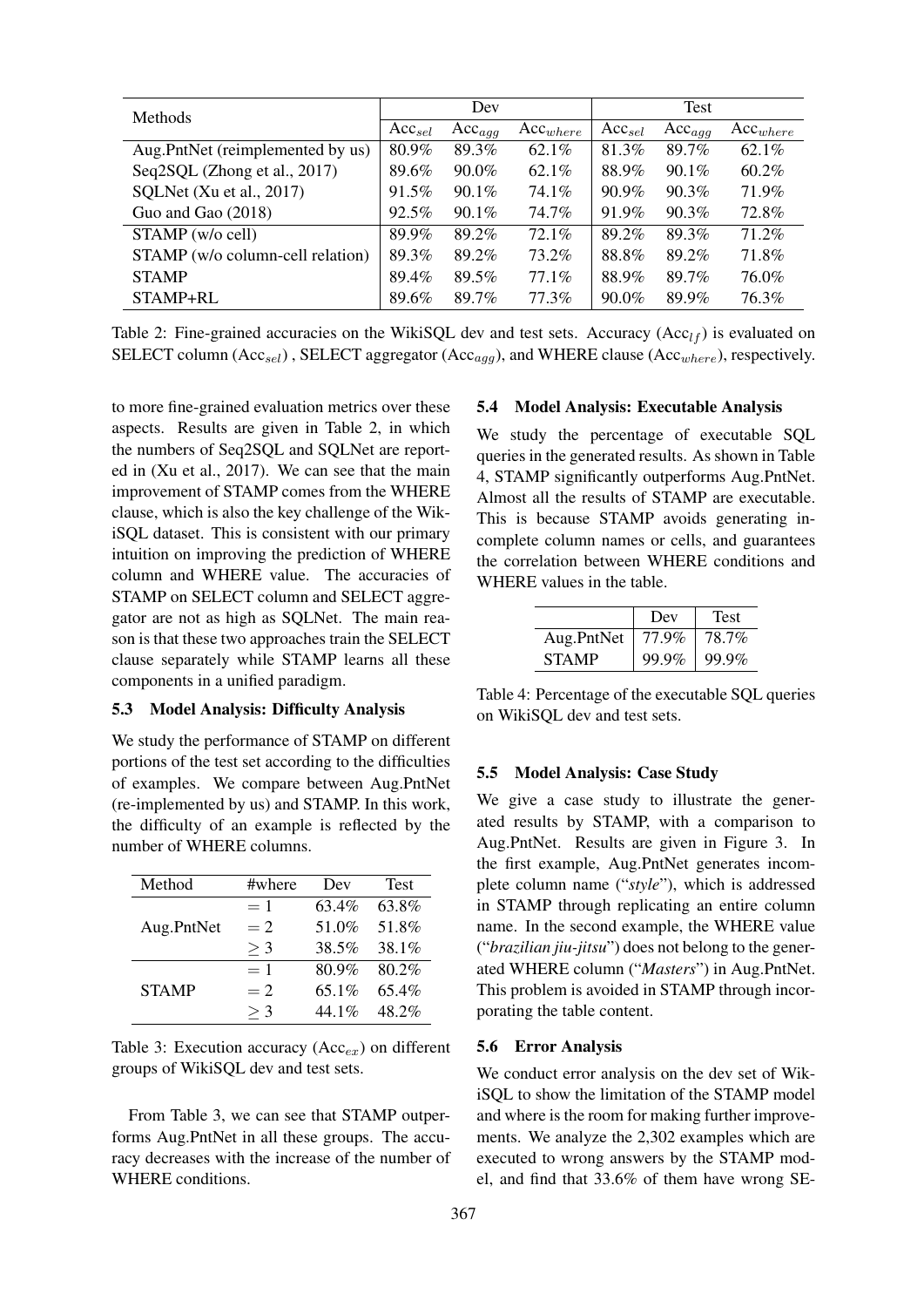| Episode #                                                                                                                                                                                                                                                                                   | Country     | City              | <b>Martial Art/Style</b> | <b>Masters</b>                               | <b>Original Airdate</b> |
|---------------------------------------------------------------------------------------------------------------------------------------------------------------------------------------------------------------------------------------------------------------------------------------------|-------------|-------------------|--------------------------|----------------------------------------------|-------------------------|
| 1.1                                                                                                                                                                                                                                                                                         | China       | Dengfeng          | Kung Fu (Wushu; Sanda)   | Shi De Yang, Shi De Cheng                    | 28-Dec-07               |
| 1.2                                                                                                                                                                                                                                                                                         | Philippines | Manila            | Kali                     | Leo T. Gaje Jr. Cristino Vasquez             | $4$ -Jan-08             |
| 1.3                                                                                                                                                                                                                                                                                         | Japan       | Tokyo             | Kyokushin Karate         | Yuzo Goda, Isamu Fukuda                      | $11$ -Jan-08            |
| 1.4                                                                                                                                                                                                                                                                                         | Mexico      | Mexico City       | Boxing                   | Ignacio "Nacho" Beristáin<br>Tiburcio Garcia | 18-Jan-08               |
| 1.5                                                                                                                                                                                                                                                                                         | Indonesia   | Bandung           | Pencak Silat             | Rita Suwanda Dadang Gunawan                  | 25-Jan-08               |
| 1.7                                                                                                                                                                                                                                                                                         | South Korea | Seoul             | Hapkido                  | Kim Nam Je, Bae Sung Book Ju<br>Soong Weo    | 8-Feb-08                |
| 1.8                                                                                                                                                                                                                                                                                         | Brazil      | Rio de<br>Janeiro | Brazilian Jiu-Jitsu      | Breno Sivak, Renato Barreto<br>Royler Gracie | 15-Feb-08               |
| 1.9                                                                                                                                                                                                                                                                                         | Israel      | Netanya           | Krav Maga                | Ran Nakash Avivit Oftek Cohen                | 22-Feb-08               |
| how many masters fought using a boxing style?<br><b>Question #1:</b><br>Aug.PntNet:<br>select count masters from table where style = boxing<br>select count masters from table where martial art/style = boxing<br><b>STAMP:</b>                                                            |             |                   |                          |                                              |                         |
| when did the episode featuring a master using brazilian jiu-jitsu air?<br><b>Question #2:</b><br>select original airdate from table where masters = brazilian jiu-jitsu<br>Aug.PntNet:<br>select original airdate from table where martial art/style = brazilian jiu-jitsu<br><b>STAMP:</b> |             |                   |                          |                                              |                         |

Figure 3: Case study on the dev set between Aug.PntNet and STAMP. These two questions are based on the same table. Each question is followed by the generated SQL queries from the two approaches.

LECT columns, 15.7% of them have a different number of conditions in the WHERE clause, and 53.7% of them have a different WHERE column set compared to the ground truth. Afterwards, we analyze a portion of randomly sampled dissatisfied examples. Consistent with the qualitative results, most problems come from column prediction, including both SELECT clause and WHERE clause. Even though the overall accuracy of the SELECT column prediction is about 90% and we also use cell information to enhance the column representation, this semantic gap is still the main bottleneck. Extracting and incorporating various expressions for a table column (i.e. relation in a relational database) might be a potential way to mitigate this problem. Compared to column prediction, the quality of cell prediction is much better because cell content typically (partially) appears in the question.

#### 5.7 Transfers to WikiTableQuestions

WikiTableQuestions (Pasupat and Liang, 2015) is a widely used dataset for semantic parsing. To further test the performance of our approach, we conduct an additional transfer learning experiment. Firstly, we directly apply the STAMP model trained on WikiSQL to WikiTableQuestions, which is an unsupervised learning setting for the WikiTableQuestions dataset. Results show that the test accuracy of STAMP in this setting is 14.5%, which has a big gap between best systems on WikiTableQuestions, where Zhang et al. (2017)

368

and Krishnamurthy et al. (2017) yield 43.3% and 43.7%, respectively. Furthermore, we apply the learnt STAMP model to generate SQL queries on natural language questions from WikiTableQuestions, and regard the generated SQL queries which could be executed to correct answers as additional pseudo question-SQL pairs. In this way, the STAMP model learnt from a combination of WikiSQL and pseudo question-SQL pairs could achieve 21.0% on the test set. We find that this big gap is caused by the difference between the two datasets. Among 8 types of questions in WikiTableQuestions, half of them including {"*Union*", "*Intersection*", "*Reverse*", "*Arithmetic*"} are not covered in the WikiSQL dataset. It is an interesting direction to leverage algorithms developed from two datasets to improve one another.

#### 5.8 Discussion

Compared to slot-filling based models that restrict target SQL queries to fixed forms of "selectaggregator-where", our model is less tailored. We believe that it is easy to expand our model to generate nested SQL queries or JOIN clauses, which could also be easily trained with back-propagation if enough training instances of these SQL types are available. For example, we could incorporate a hierarchical "value" channel to handle nest queries. Let us suppose our decoder works horizontally that next generated token is at the right hand of the current token. Inspired by chunk-based decoder for neural machine translation (Ishiwatari et al.,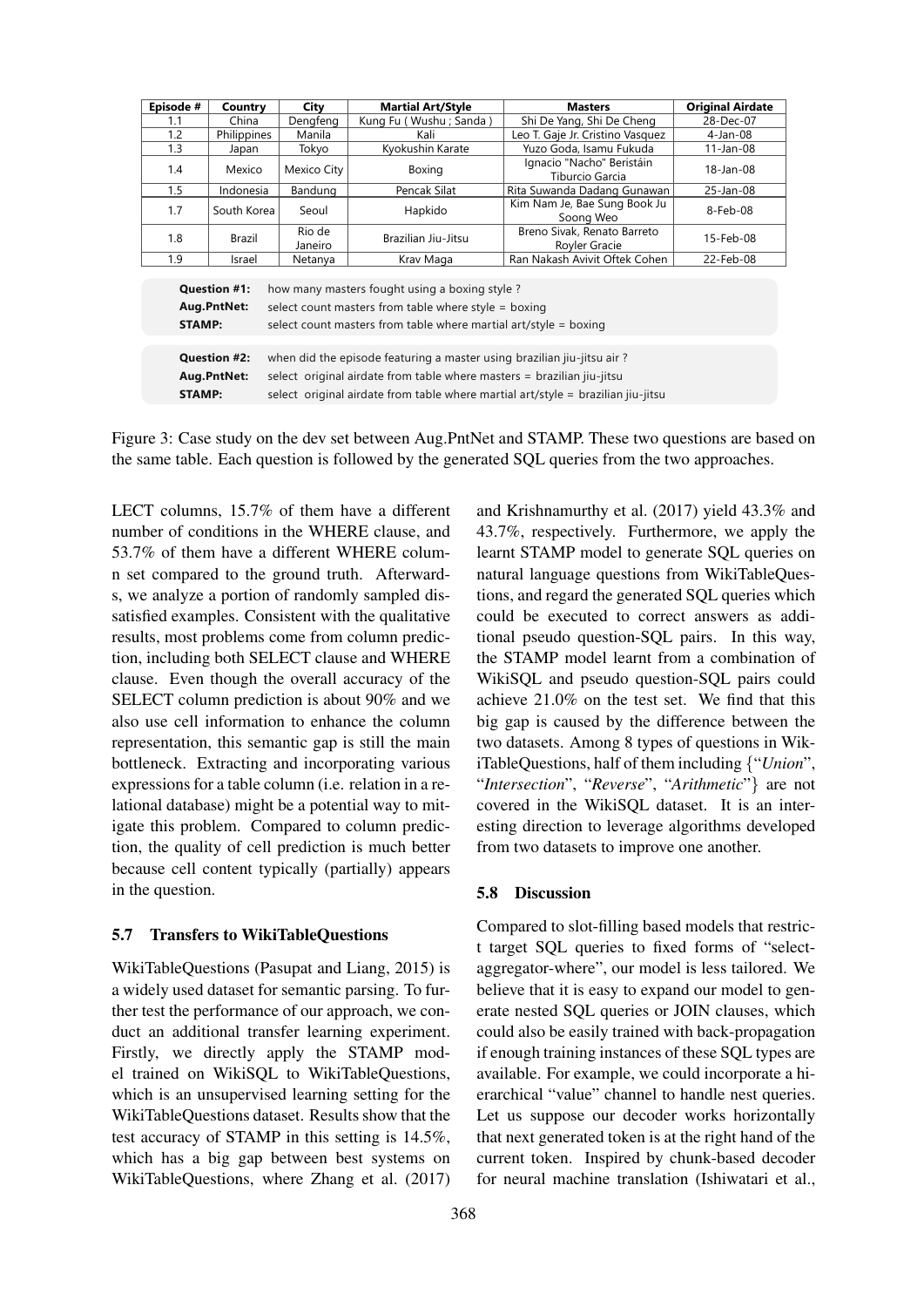2017), we could increase the depth of the "value" channel to generates tokens of a nested WHERE value along the vertical axis. During inference, an addition gating function might be necessary to determine whether to generate a nested query, followed by the generation of WHERE value. An intuitive way that extends our model to handle JOIN clauses is to add the 4th channel, which predicts a table from a collection of tables. Therefore, the decoder should learn to select one of the four channels at each time step. Accordingly, we need to add "from" as a new SQL keyword in order to generate SQL queries including "from xxxTable".

In terms of the syntax of SQL, the grammar we used in this work could be regarded as shallow syntax, such as three channels and column-cell relation. We do not use deep syntax, such as the sketch of SQL language utilized in some slot-filling models, because incorporating them would make the model clumpy. Instead, we let the model to learn the sequential and compositional relations of SQL queries automatically from data. Empirical results show that our model learns these patterns well.

# 6 Conclusion and Future Work

In this work, we develop STAMP, a Syntax- and Table- Aware seMantic Parser that automatically maps natural language questions to SQL queries, which could be executed on web table or relational dataset to get the answer. STAMP has three channels, and it learns to switch to which channel at each time step. STAMP considers cell information and the relation between cell and column name in the generation process. Experiments are conducted on the WikiSQL dataset. Results show that STAMP achieves the new state-of-the-art performance on WikiSQL. We conduct extensive experiment analysis to show advantages and limitations of our approach, and where is the room for others to make further improvements.

SQL language has more complicated queries than the cases included in the WikiSQL dataset, including (1) querying over multiple relational databases, (2) nested SQL query as condition value, (3) more operations such as "*group by*" and "*order by*", etc. In this work, the STAMP model is not designed for the first and second cases, but it could be easily adapted to the third case through incorporating additional SQL keywords and of course the learning of which requires dataset of the

same type. In the future, we plan to improve the accuracy of the column prediction component. We also plan to build a large-scale dataset that considers more sophisticated SQL queries. We also plan to extend the approach to low-resource scenarios (Feng et al., 2018).

### Acknowledgments

We thank Yaming Sun for her great help. We also would like to thank three anonymous reviewers for their valuable comments and suggestions. This research was partly supported by National Natural Science Foundation of China(No. 61632011 and No.61772156, and No.61472107).

### **References**

- Yoav Artzi and Luke Zettlemoyer. 2013. Weakly supervised learning of semantic parsers for mapping instructions to actions. *Transactions of the Association for Computational Linguistics* 1:49–62.
- Dzmitry Bahdanau, Kyunghyun Cho, and Yoshua Bengio. 2015. Neural machine translation by jointly learning to align and translate. *Proceeding of ICLR* .
- Jonathan Berant, Andrew Chou, Roy Frostig, and Percy Liang. 2013. Semantic parsing on freebase from question-answer pairs. In *EMNLP*. 5, page 6.
- Florin Brad, Radu Cristian Alexandru Iacob, Ionel Alexandru Hosu, and Traian Rebedea. 2017. Dataset for a neural natural language interface for databases (nnlidb). In *Proceedings of the Eighth International Joint Conference on Natural Language Processing (Volume 1: Long Papers)*. Asian Federation of Natural Language Processing, Taipei, Taiwan, pages 906–914. http://www.aclweb.org/anthology/I17-1091.
- Kyunghyun Cho, Bart van Merrienboer, Caglar Gulcehre, Dzmitry Bahdanau, Fethi Bougares, Holger Schwenk, and Yoshua Bengio. 2014. Learning phrase representations using rnn encoder–decoder for statistical machine translation. In *Proceedings of the 2014 Conference on Empirical Methods in Natural Language Processing (EMNLP)*. Association for Computational Linguistics, Doha, Qatar, pages 1724–1734. http://www.aclweb.org/anthology/D14- 1179.
- Deborah A Dahl, Madeleine Bates, Michael Brown, William Fisher, Kate Hunicke-Smith, David Pallett, Christine Pao, Alexander Rudnicky, and Elizabeth Shriberg. 1994. Expanding the scope of the atis task: The atis-3 corpus. In *Proceedings of the workshop on Human Language Technology*. Association for Computational Linguistics, pages 43–48.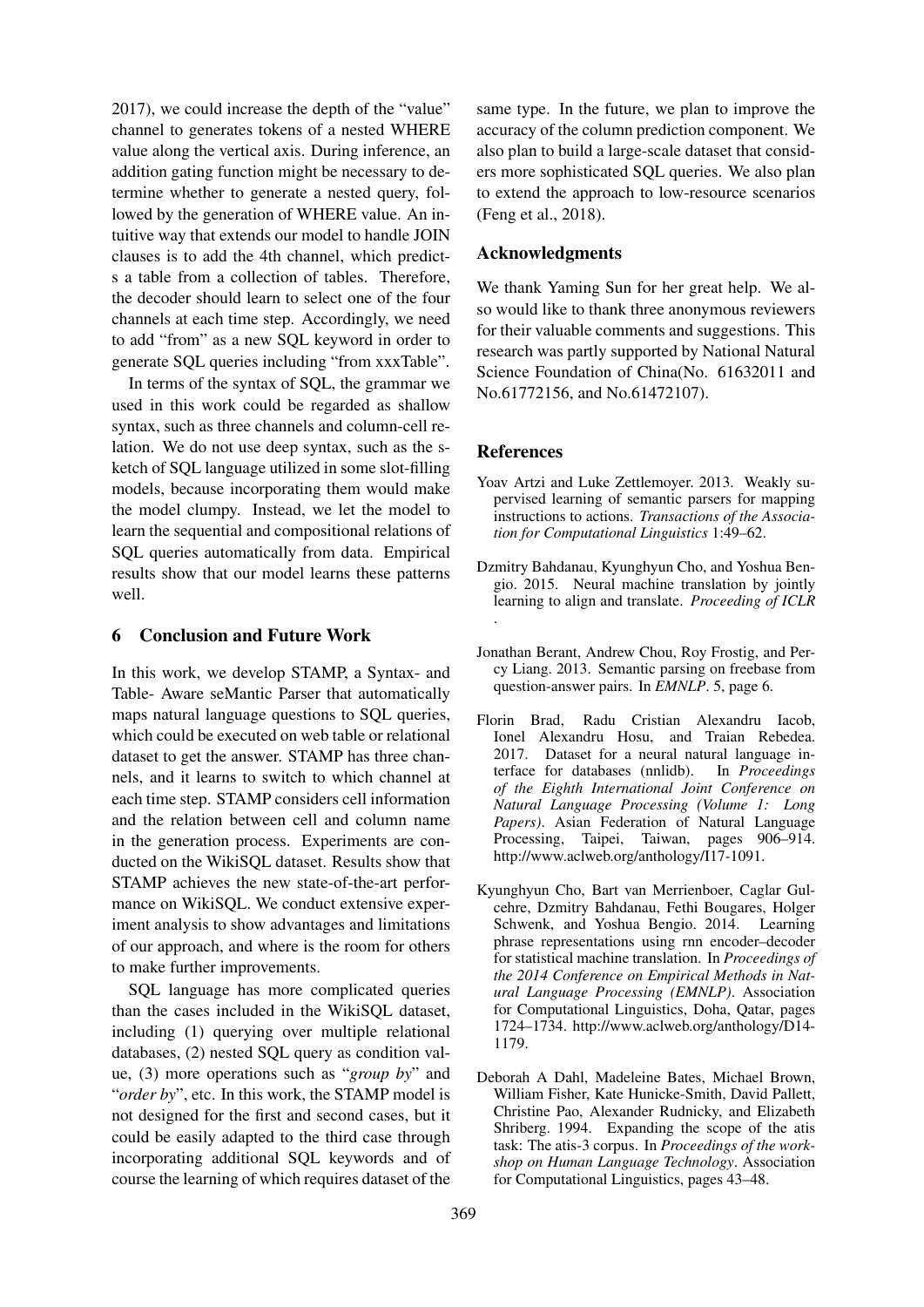- Li Dong and Mirella Lapata. 2016. Language to logical form with neural attention. In *Proceedings of the 54th Annual Meeting of the Association for Computational Linguistics (Volume 1: Long Papers)*. Association for Computational Linguistics, Berlin, Germany, pages 33–43. http://www.aclweb.org/anthology/P16-1004.
- Li Dong, Furu Wei, Hong Sun, Ming Zhou, and Ke Xu. 2015. A hybrid neural model for type classification of entity mentions. In *IJCAI*. pages 1243–1249.
- Chris Dyer, Adhiguna Kuncoro, Miguel Ballesteros, and Noah A. Smith. 2016. Recurrent neural network grammars. In *Proceedings of the 2016 Conference of the North American Chapter of the Association for Computational Linguistics: Human Language Technologies*. Association for Computational Linguistics, San Diego, California, pages 199–209. http://www.aclweb.org/anthology/N16-1024.
- Xiaocheng Feng, Xiachong Feng, Bing Qin, Zhangyin Feng, and Ting Liu. 2018. Improving low resource named entity recognition using cross-lingual knowledge transfer. In *IJCAI*.
- Alessandra Giordani and Alessandro Moschitti. 2012. Translating questions to sql queries with generative parsers discriminatively reranked. In *COLING (Posters)*. pages 401–410.
- Omer Goldman, Veronica Latcinnik, Udi Naveh, Amir Globerson, and Jonathan Berant. 2017. Weakly-supervised semantic parsing with abstract examples. *CoRR* abs/1711.05240. http://arxiv.org/abs/1711.05240.
- Jiatao Gu, Zhengdong Lu, Hang Li, and Victor O.K. Li. 2016. Incorporating copying mechanism in sequence-to-sequence learning. In *Proceedings of the 54th Annual Meeting of the Association for Computational Linguistics (Volume 1: Long Papers)*. Association for Computational Linguistics, Berlin, Germany, pages 1631–1640. http://www.aclweb.org/anthology/P16-1154.
- Caglar Gulcehre, Sungjin Ahn, Ramesh Nallapati, Bowen Zhou, and Yoshua Bengio. 2016. Pointing the unknown words. *ings of the 54th Annual Meeting of the Association for Computational Linguistics (Volume 1: Long Papers)*. Association for Computational Linguistics, Berlin, Germany, pages 140–149. http://www.aclweb.org/anthology/P16-1014.
- Tong Guo and Huilin Gao. 2018. Bidirectional attention for SQL generation. *CoRR* abs/1801.00076. http://arxiv.org/abs/1801.00076.
- Kelvin Guu, Panupong Pasupat, Evan Liu, and Percy Liang. 2017. From language to programs: Bridging reinforcement learning and maximum marginal likelihood. In *Proceedings of the 55th Annual Meeting of the Association for Computational Linguistics*. pages 1051–1062.
- Kazuma Hashimoto, Caiming Xiong, Yoshimasa Tsuruoka, and Richard Socher. 2016. A joint many-task model: Growing a neural network for multiple nlp tasks. *arXiv preprint arXiv:1611.01587* .
- Ronghang Hu, Jacob Andreas, Marcus Rohrbach, Trevor Darrell, and Kate Saenko. 2017. Learning to reason: End-to-end module networks for visual question answering. *International Conference on Computer Vision (ICCV).* .
- Shonosuke Ishiwatari, Jingtao Yao, Shujie Liu, Mu Li, Ming Zhou, Naoki Yoshinaga, Masaru Kitsuregawa, and Weijia Jia. 2017. Chunk-based decoder for neural machine translation. In *Proceedings of the 55th Annual Meeting of the Association for Computational Linguistics (Volume 1: Long Papers)*. Association for Computational Linguistics, Vancouver, Canada, pages 1901–1912. http://aclweb.org/anthology/P17- 1174.
- Srinivasan Iyer, Ioannis Konstas, Alvin Cheung, Jayant Krishnamurthy, and Luke Zettlemoyer. 2017. Learning a neural semantic parser from user feedback. In *Proceedings of the 55th Annual Meeting of the Association for Computational Linguistics (Volume 1: Long Papers)*. Association for Computational Linguistics, Vancouver, Canada, pages 963–973. http://aclweb.org/anthology/P17-1089.
- Mohit Iyyer, Wen-tau Yih, and Ming-Wei Chang. 2017. Search-based neural structured learning for sequential question answering. In *Proceedings of the 55th Annual Meeting of the Association for Computational Linguistics (Volume 1: Long Papers)*. Association for Computational Linguistics, Vancouver, Canada, pages 1821–1831. http://aclweb.org/anthology/P17- 1167.
- Robin Jia and Percy Liang. 2016. Data recombination for neural semantic parsing. In *Proceedings of the 54th Annual Meeting of the Association for Computational Linguistics (Volume 1: Long Papers)*. Association for Computational Linguistics, Berlin, Germany, pages 12–22. http://www.aclweb.org/anthology/P16-1002.
- Justin Johnson, Bharath Hariharan, Laurens van der Maaten, Judy Hoffman, Li Fei-Fei, C Lawrence Zitnick, and Ross Girshick. 2017. Inferring and executing programs for visual reasoning. *International Conference on Computer Vision (ICCV).* .
- Rudolf Kadlec, Martin Schmid, Ondřej Bajgar, and Jan Kleindienst. 2016. Text understanding with the attention sum reader network. In *Proceedings of the 54th Annual Meeting of the Association for Computational Linguistics (Volume 1: Long Papers)*. Association for Computational Linguistics, Berlin, Germany, pages 908–918. http://www.aclweb.org/anthology/P16-1086.
- Tomáš Kočiský, Gábor Melis, Edward Grefenstette, Chris Dyer, Wang Ling, Phil Blunsom, and Karl Moritz Hermann. 2016. Semantic parsing with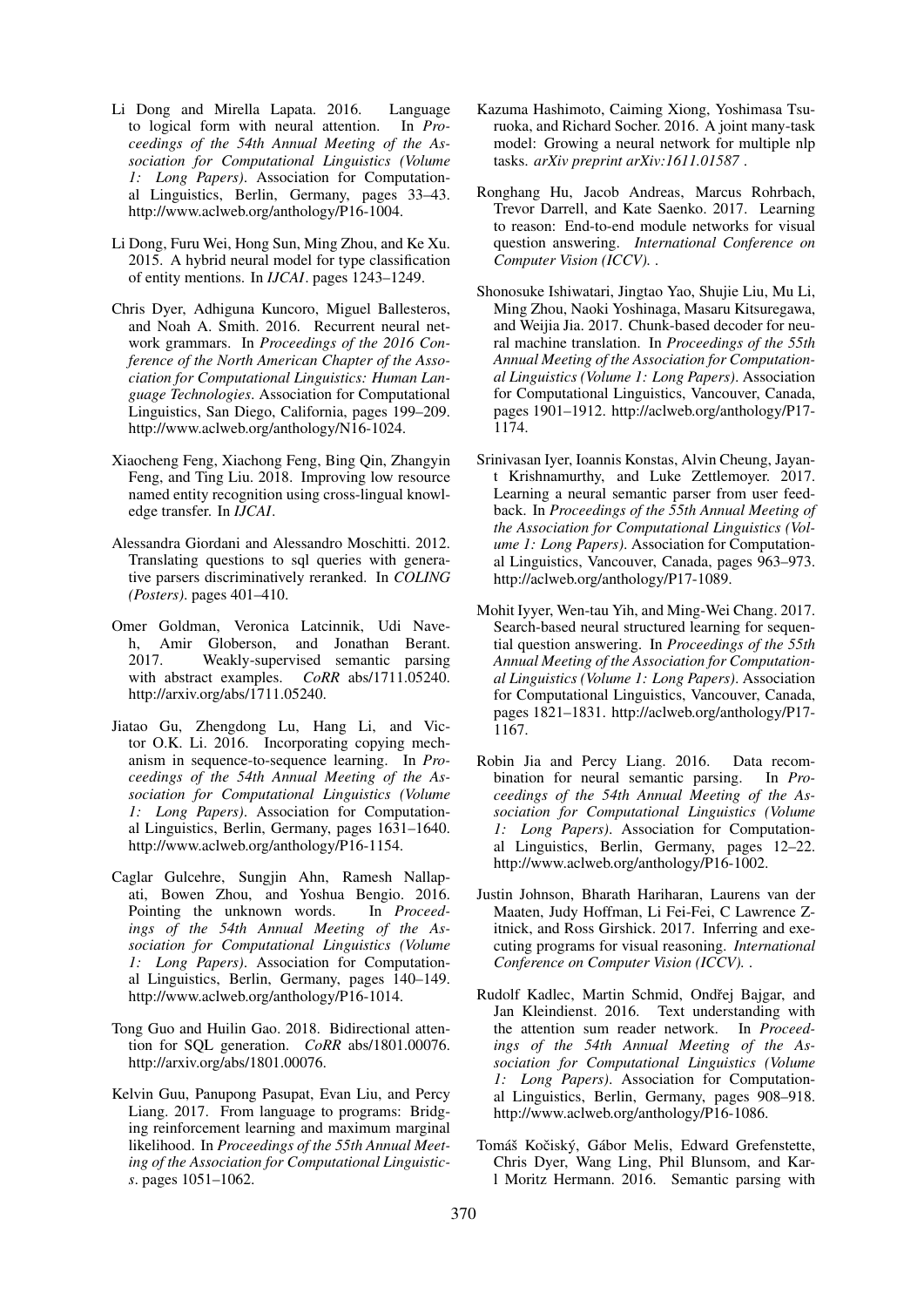semi-supervised sequential autoencoders. In *Proceedings of the 2016 Conference on Empirical Methods in Natural Language Processing*. Association for Computational Linguistics, Austin, Texas, pages 1078–1087. https://aclweb.org/anthology/D16- 1116.

- Jayant Krishnamurthy, Pradeep Dasigi, and Matt Gardner. 2017. Neural semantic parsing with type constraints for semi-structured tables. In *Proceedings of the 2017 Conference on Empirical Methods in Natural Language Processing*. Association for Computational Linguistics, Copenhagen, Denmark, pages 1517–1527. https://www.aclweb.org/anthology/D17-1160.
- Jayant Krishnamurthy and Thomas Kollar. 2013. Jointly learning to parse and perceive: Connecting natural language to the physical world. *Transactions of the Association for Computational Linguistics* 1:193–206.
- Tom Kwiatkowski, Luke Zettlemoyer, Sharon Goldwater, and Mark Steedman. 2011. Lexical generalization in ccg grammar induction for semantic parsing. In *Proceedings of the Conference on Empirical Methods in Natural Language Processing*. Association for Computational Linguistics, pages 1512– 1523.
- Fei Li and HV Jagadish. 2014. Constructing an interactive natural language interface for relational databases. *Proceedings of the VLDB Endowment* 8(1):73– 84.
- Chen Liang, Jonathan Berant, Quoc Le, Kenneth D. Forbus, and Ni Lao. 2017. Neural symbolic machines: Learning semantic parsers on freebase with weak supervision. In *Proceedings of the 55th Annual Meeting of the Association for Computational Linguistics (Volume 1: Long Papers)*. Association for Computational Linguistics, Vancouver, Canada, pages 23–33. http://aclweb.org/anthology/P17- 1003.
- Percy Liang. 2016. Learning executable semantic parsers for natural language understanding. *Communications of the ACM* 59(9):68–76.
- Percy Liang, Michael I Jordan, and Dan Klein. 2011. Learning dependency-based compositional semantics. In *Proceedings of the 49th Annual Meeting of the Association for Computational Linguistics*. pages 590–599.
- Xi Victoria Lin, Chenglong Wang, Deric Pang, Kevin Vu, Luke Zettlemoyer, and Michael D. Ernst. 2017. Program synthesis from natural language using recurrent neural networks. Technical Report UW-CSE-17-03-01, University of Washington Department of Computer Science and Engineering, Seattle, WA, USA.
- Reginald Long, Panupong Pasupat, and Percy Liang. 2016. Simpler context-dependent logical

forms via model projections. In *Proceedings of the 54th Annual Meeting of the Association for Computational Linguistics (Volume 1: Long Papers)*. Association for Computational Linguistics, Berlin, Germany, pages 1456–1465. http://www.aclweb.org/anthology/P16-1138.

- Lili Mou, Zhengdong Lu, Hang Li, and Zhi Jin. 2017. Coupling distributed and symbolic execution for natural language queries. In *Proceedings of the 34th International Conference on Machine Learning, ICML 2017, Sydney, NSW, Australia, 6-11 August 2017*. pages 2518–2526. http://proceedings.mlr.press/v70/mou17a.html.
- Arvind Neelakantan, Quoc V Le, Martin Abadi, Andrew McCallum, and Dario Amodei. 2016. Learning a natural language interface with neural programmer. *arXiv preprint arXiv:1611.08945* .
- Panupong Pasupat and Percy Liang. 2015. Compositional semantic parsing on semi-structured tables. In *Proceedings of the 53rd Annual Meeting of the Association for Computational Linguistics and the 7th International Joint Conference on Natural Language Processing (Volume 1: Long Papers)*. Association for Computational Linguistics, Beijing, China, pages 1470–1480. http://www.aclweb.org/anthology/P15-1142.
- Panupong Pasupat and Percy Liang. 2016. Inferring logical forms from denotations. In *Proceedings of the 54th Annual Meeting of the Association for Computational Linguistics*. pages 23–32.
- Jeffrey Pennington, Richard Socher, and Christopher Manning. 2014. Glove: Global vectors for word representation. In *Proceedings of the 2014 Conference on Empirical Methods in Natural Language Processing (EMNLP)*. Association for Computational Linguistics, Doha, Qatar, pages 1532–1543. http://www.aclweb.org/anthology/D14-1162.
- Hoifung Poon. 2013. Grounded unsupervised semantic parsing. In *ACL (1)*. pages 933–943.
- Ana-Maria Popescu, Oren Etzioni, and Henry Kautz. 2003. Towards a theory of natural language interfaces to databases. In *Proceedings of the 8th international conference on Intelligent user interfaces*. ACM, pages 149–157.
- Maxim Rabinovich, Mitchell Stern, and Dan Klein. 2017. Abstract syntax networks for code generation and semantic parsing. *arXiv preprint arXiv:1704.07535* .
- Alane Suhr, Mike Lewis, James Yeh, and Yoav Artzi. 2017. A corpus of natural language for visual reasoning. In *Proceedings of the 55th Annual Meeting of the Association for Computational Linguistics (Volume 2: Short Papers)*. Association for Computational Linguistics, Vancouver, Canada, pages 217– 223. http://aclweb.org/anthology/P17-2034.